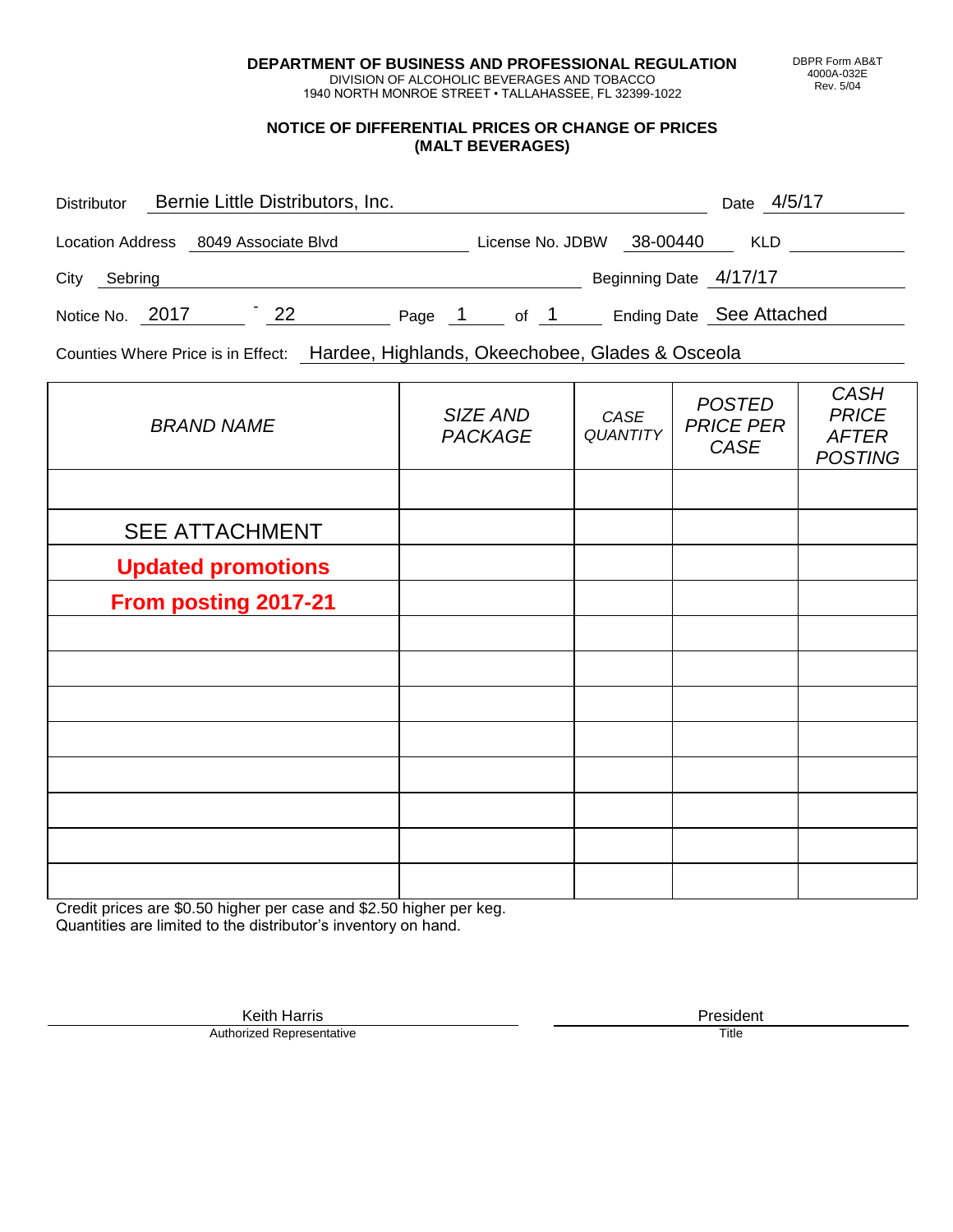|                                                                                |                         |          |          |         | Posted Frontline |        |           |         |
|--------------------------------------------------------------------------------|-------------------------|----------|----------|---------|------------------|--------|-----------|---------|
| Brands                                                                         | Package                 | Start    | Stop     | Price   | Price            | Oty    | Premise   | Comment |
| Bud, Bud Lt                                                                    | 24/8oz Can              | 03/13/17 | 07/02/17 | \$12.30 | \$13.25          | $5-19$ | Off       |         |
| Bud, Bud Lt                                                                    | 24/8oz Can              | 03/13/17 | 07/02/17 | \$11.40 | \$13.25          | $20+$  | Off       |         |
| Bud & Bud Lt                                                                   | 24/8oz Can 2/12         | 03/13/17 | 07/02/17 | \$13.10 | \$13.60          | $5-19$ | Off       |         |
| Bud & Bud Lt                                                                   | 24/8oz Can 2/12         | 03/13/17 | 07/02/17 | \$12.20 | \$13.60          | $20+$  | Off       |         |
|                                                                                |                         |          |          |         |                  |        |           |         |
| Michelob Ultra                                                                 | 24/8oz Can 2/12         | 03/13/17 | 07/02/17 | \$13.50 | \$14.45          | $5-19$ | Off       |         |
| Michelob Ultra                                                                 | 24/8oz Can 2/12         | 03/13/17 | 07/02/17 | \$12.20 | \$14.45          | $20+$  | Off       |         |
| Michelob Ultra                                                                 | 24/8oz Can              | 03/13/17 | 07/02/17 | \$12.70 | \$14.35          | $5-19$ | Off       |         |
| Michelob Ultra                                                                 | 24/8oz Can              | 03/13/17 | 07/02/17 | \$11.40 | \$14.35          | $20+$  | Off       |         |
| Brands & Packages above may be mixed and matched to achieve qty                |                         |          |          |         |                  |        |           |         |
|                                                                                |                         |          |          |         |                  |        |           |         |
| Bud, Bud Lt, Select, Select 55                                                 | 24/12oz Can/LNR 4/6     | 04/03/17 | 04/16/17 | 21.60   | 23.80            | $10+$  | Off       |         |
|                                                                                |                         |          |          |         |                  |        |           |         |
| Michelob, Michelob Lt, Michelob Amberbock                                      | 24/12oz LNNR 4/6        | 04/03/17 | 04/16/17 | 21.60   | 24.55            | $10+$  | Off       |         |
| <b>Land Shark</b>                                                              |                         |          |          |         |                  |        | Off       |         |
| Brands & Packages above may be mixed and matched to achieve qty                | 24/12oz LNNR 4/6        | 04/03/17 | 04/16/17 | 15.85   | 24.55            | $10+$  |           |         |
|                                                                                |                         |          |          |         |                  |        |           |         |
| Bud, Bud Lt, Select, Select 55                                                 | 24/12oz Can/LNR 4/6     | 04/17/17 | 07/02/17 | 21.60   | 23.80            | $10+$  | Off       |         |
|                                                                                |                         |          |          |         |                  |        |           |         |
| Michelob, Michelob Lt, Michelob Amberbock                                      | 24/12oz LNNR 4/6        | 04/17/17 | 07/02/17 | 21.60   | 24.55            | $10+$  | Off       |         |
|                                                                                |                         |          |          |         |                  |        |           |         |
| <b>Land Shark</b>                                                              | 24/12oz LNNR 4/6        | 04/17/17 | 07/02/17 | 21.60   | 24.55            | 10-111 | Off       |         |
| <b>Land Shark</b>                                                              | 24/12oz LNNR 4/6        | 04/17/17 | 07/02/17 | 20.25   | 24.55            | $112+$ | Off       |         |
| Brands & Packages above may be mixed and matched to achieve qty                |                         |          |          |         |                  |        |           |         |
| Bud, Bud Lt, Select, Select 55                                                 | 24/12oz Can/LNR 4/6     | 06/19/17 | 06/25/17 | 21.60   | 23.80            | $10+$  | Off       |         |
|                                                                                |                         |          |          |         |                  |        |           |         |
| Michelob, Michelob Lt, Michelob Amberbock                                      | 24/12oz LNNR 4/6        | 06/19/17 | 06/25/17 | 21.60   | 24.55            | $10+$  | Off       |         |
|                                                                                |                         |          |          |         |                  |        |           |         |
| Land Shark                                                                     | 24/12oz LNNR 4/6        | 06/19/17 | 06/25/17 | 16.50   | 24.55            | $10+$  | Off       |         |
| Brands & Packages above may be mixed and matched to achieve qty                |                         |          |          |         |                  |        |           |         |
|                                                                                |                         |          |          |         |                  |        |           |         |
| Bud, Bud Lt, Select, Select 55                                                 | 24/12oz Can/LNR 4/6     | 06/26/17 | 07/02/17 | 21.60   | 23.80            | $10+$  | Off       |         |
|                                                                                |                         |          |          |         |                  |        |           |         |
| Michelob, Michelob Lt, Michelob Amberbock                                      | 24/12oz LNNR 4/6        | 06/26/17 | 07/02/17 | 21.60   | 24.55            | $10+$  | Off       |         |
|                                                                                |                         |          |          |         |                  |        |           |         |
| Land Shark                                                                     | 24/12oz LNNR 4/6        | 06/26/17 | 07/02/17 | 21.60   | 24.55            | 10-111 | Off       |         |
| <b>Land Shark</b>                                                              | 24/12oz LNNR 4/6        | 06/26/17 | 07/02/17 | 20.25   | 24.55            | $112+$ | Off       |         |
| Brands & Packages above may be mixed and matched to achieve qty                |                         |          |          |         |                  |        |           |         |
|                                                                                |                         |          |          |         |                  |        | On & Off  |         |
| Bud, Bud Lt                                                                    | 24/16oz Can 6/4         | 09/12/16 | 07/02/17 | 22.65   | 25.65            | $5+$   |           |         |
| Brands & Packages above may be mixed and matched to achieve qty                |                         |          |          |         |                  |        |           |         |
| Bud, Bud Lt                                                                    | 24/16oz Can 3/8         | 06/05/17 | 06/25/17 | 19.45   | 25.20            | $25+$  | Off       |         |
| Michelob Ultra                                                                 | 24/16oz Can 3/8         | 06/05/17 | 06/25/17 | 19.45   | 27.10            | $25+$  | Off       |         |
| Brands & Packages above may be mixed and matched to achieve qty                |                         |          |          |         |                  |        |           |         |
|                                                                                |                         |          |          |         |                  |        |           |         |
| Bud, Bud Lt                                                                    | 24/16oz CALNR 3/8       | 04/03/17 | 04/16/17 | 23.45   | 27.60            | $30+$  | Off       |         |
|                                                                                |                         |          |          |         |                  |        |           |         |
| Bud, Bud Lt<br>Brands & Packages above may be mixed and matched to achieve qty | 24/16oz CALNR 3/8       | 05/01/17 | 05/14/17 | 23.45   | 27.60            | $30+$  | Off       |         |
|                                                                                |                         |          |          |         |                  |        |           |         |
| Bud, Bud Lt                                                                    | 24/16oz Can             | 09/12/16 | 07/02/17 | 20.90   | 27.60            | $30+$  | Off       |         |
| Brands & Packages above may be mixed and matched to achieve gty                |                         |          |          |         |                  |        |           |         |
|                                                                                |                         |          |          |         |                  |        |           |         |
| Bud. Bud Lt. Select & Select 55                                                | 18pk/12oz Can & LNNR    | 09/12/16 | 07/02/17 | 14.80   | 16.90            | $20+$  | Off       |         |
| Brands & Packages above may be mixed and matched to achieve qty                |                         |          |          |         |                  |        |           |         |
|                                                                                |                         |          |          |         |                  |        |           |         |
| Bud, Bud Lt, Select & Select 55                                                | 24/12oz LNNR 2/12       | 09/12/16 | 07/02/17 | 21.55   | 22.50            | $10+$  | <b>On</b> |         |
| Brands & Packages above may be mixed and matched to achieve qty                |                         |          |          |         |                  |        |           |         |
|                                                                                |                         |          |          |         |                  |        |           |         |
| Bud, Bud Lt, Select & Select 55                                                | 24/12oz Can & LNNR 2/12 | 03/22/17 | 05/17/17 | 21.55   | 22.50            | $10+$  | Off       |         |
| Brands & Packages above may be mixed and matched to achieve qty                |                         |          |          |         |                  |        |           |         |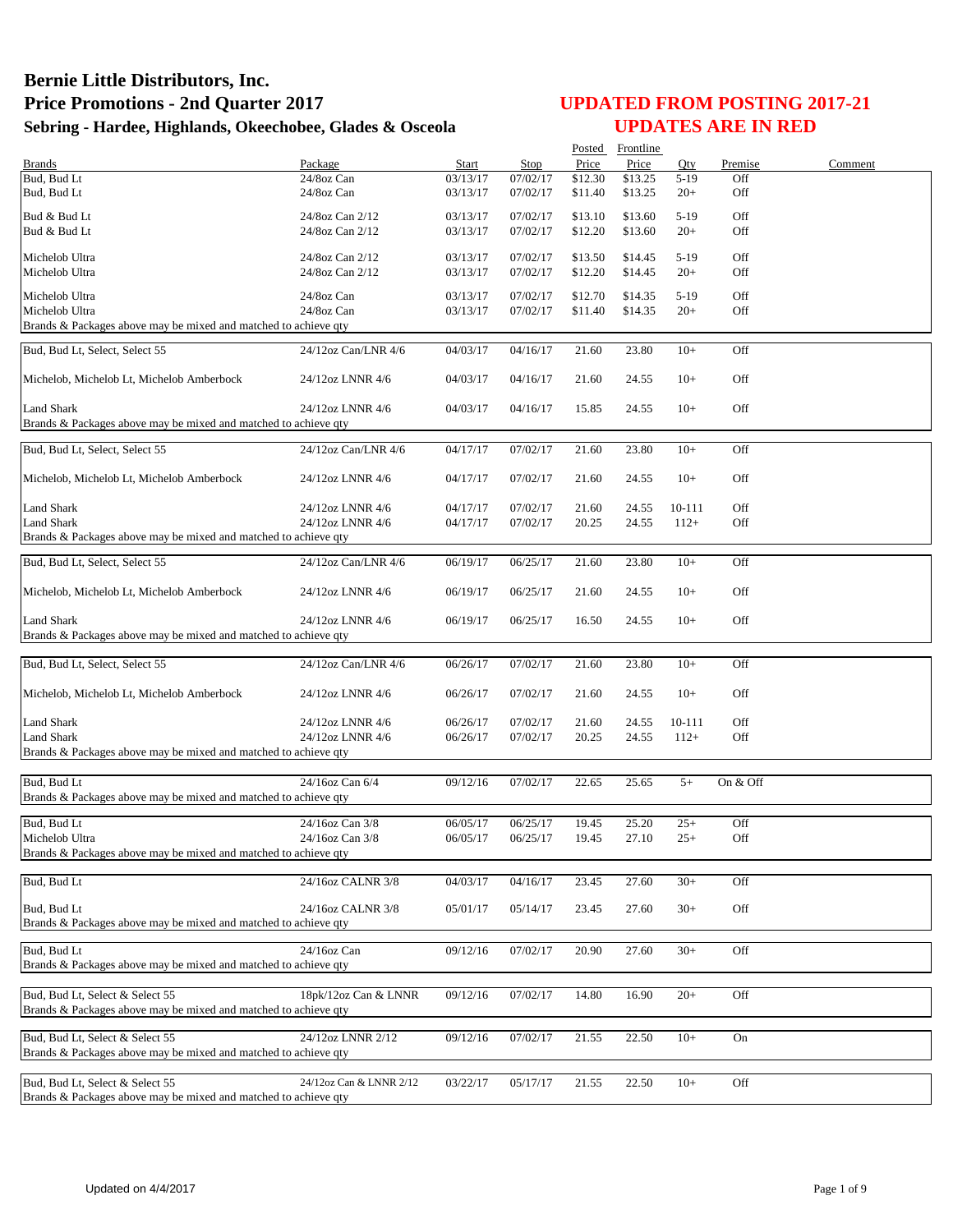|                                                                                                    |                         |                      |          |         | Posted Frontline |                |         |                     |
|----------------------------------------------------------------------------------------------------|-------------------------|----------------------|----------|---------|------------------|----------------|---------|---------------------|
| <b>Brands</b>                                                                                      | Package                 | Start                | Stop     | Price   | Price            | Otv            | Premise | Comment             |
| Bud, Bud Lt, Select & Select 55                                                                    | 24/12oz Can & LNNR 2/12 | 05/18/17             | 05/28/17 | 21.55   | 22.50            | 10-49          | Off     |                     |
| Bud, Bud Lt, Select & Select 55                                                                    | 24/12oz Can & LNNR 2/12 | 05/18/17             | 05/28/17 | 17.80   | 22.50            | $50+$          | Off     |                     |
| Bud & Bud Light                                                                                    | 24/16oz CALNR 3/8       | 05/18/17             | 05/28/17 | 25.45   | 27.60            | $1+$           | Off     |                     |
| Michelob, Mich Lt, Ultra, Ultra Amber, Amber Bock,                                                 |                         |                      |          |         |                  |                |         |                     |
| Ultra Lime                                                                                         | 24/12oz Can & LNNR 2/12 | 05/18/17             | 05/28/17 | 23.90   | 24.85            | 5-49           | Off     |                     |
| Michelob, Mich Lt, Ultra, Ultra Amber, Amber Bock,                                                 |                         |                      |          |         |                  |                |         |                     |
| Ultra Lime                                                                                         | 24/12oz Can & LNNR 2/12 | 05/18/17             | 05/28/17 | 17.80   | 24.85            | $50+$          | Off     |                     |
|                                                                                                    |                         |                      |          |         |                  |                |         |                     |
| Michelob Ultra<br>Brands & Packages above may be mixed and matched to achieve gty                  | 24/16oz CALNR 3/8       | 05/18/17             | 05/28/17 | 35.85   | 37.25            | $5+$           | Off     |                     |
|                                                                                                    |                         |                      |          |         |                  |                |         |                     |
| Bud, Bud Lt, Select & Select 55<br>Brands & Packages above may be mixed and matched to achieve qty | 24/12oz Can & LNNR 2/12 | 05/29/17             | 06/21/17 | 21.55   | 22.50            | $10+$          | Off     |                     |
| Bud, Bud Lt, Select & Select 55                                                                    | 24/12oz Can & LNNR 2/12 | 06/22/17             | 07/02/17 | 21.55   | 22.50            | 10-49          | Off     |                     |
| Bud, Bud Lt, Select & Select 55                                                                    | 24/12oz Can & LNNR 2/12 | 06/22/17             | 07/02/17 | 17.80   | 22.50            | $50+$          | Off     |                     |
|                                                                                                    |                         |                      |          |         |                  |                |         |                     |
| Bud & Bud Light                                                                                    | 24/16oz CALNR 3/8       | 06/22/17             | 07/02/17 | 25.45   | 27.60            | $1+$           | Off     |                     |
|                                                                                                    |                         |                      |          |         |                  |                |         |                     |
| Michelob, Mich Lt, Ultra, Ultra Amber, Amber Bock,                                                 |                         |                      |          |         |                  |                |         |                     |
| Ultra Lime<br>Michelob, Mich Lt, Ultra, Ultra Amber, Amber Bock,                                   | 24/12oz Can & LNNR 2/12 | 06/22/17             | 07/02/17 | 23.90   | 24.85            | 5-49           | Off     |                     |
| Ultra Lime                                                                                         | 24/12oz Can & LNNR 2/12 | 06/22/17             | 07/02/17 | 17.80   | 24.85            | $50+$          | Off     |                     |
|                                                                                                    |                         |                      |          |         |                  |                |         |                     |
| Michelob Ultra<br>Brands & Packages above may be mixed and matched to achieve qty                  | 24/16oz CALNR 3/8       | 06/22/17             | 07/02/17 | 35.85   | 37.25            | $5+$           | Off     |                     |
|                                                                                                    |                         |                      |          |         |                  |                |         |                     |
| Bud, Bud Lt, Select & Select 55                                                                    | 24/12oz Can             | 09/12/16             | 07/02/17 | 20.75   | 22.60            | 10-44          | Off     |                     |
| Bud, Bud Lt, Select & Select 55                                                                    | $24/12$ oz Can          | 09/12/16             | 07/02/17 | 19.75   | 22.60            | $45+$          | Off     |                     |
|                                                                                                    |                         |                      |          |         |                  |                |         |                     |
| Bud, Bud Lt,                                                                                       | 24/12oz LNNR            | 09/12/16             | 07/02/17 | 20.75   | 22.60            | 10-44          | Off     |                     |
| Bud, Bud Lt,                                                                                       | 24/12oz LNNR            | 09/12/16             | 07/02/17 | 19.75   | 22.60            | $45+$          | Off     |                     |
|                                                                                                    | 24/12oz LNNR/Can        |                      | 07/02/17 | 22.20   | 24.10            |                | Off     |                     |
| <b>Bud Light Lime</b><br><b>Bud Light Lime</b>                                                     | 24/12oz LNNR/Can        | 09/12/16<br>09/12/16 | 07/02/17 | 19.75   | 24.10            | 10-44<br>$45+$ | Off     |                     |
|                                                                                                    |                         |                      |          |         |                  |                |         |                     |
| Michelob Ultra                                                                                     | 24/12oz Can & LNNR      | 09/12/16             | 07/02/17 | 22.20   | 24.10            | 10-44          | Off     |                     |
| Michelob Ultra                                                                                     | 24/12oz Can & LNNR      | 09/12/16             | 07/02/17 | 20.70   | 24.10            | $45+$          | Off     |                     |
| Brands & Packages above may be mixed and matched to achieve qty                                    |                         |                      |          |         |                  |                |         |                     |
| Bud, Bud Light, Select                                                                             | 24/16oz ALNR/CALNR      | 01/02/17             | 07/02/17 | \$21.55 | \$28.50          | $144+$         | On      |                     |
| Brands & Packages above may be mixed and matched to achieve qty                                    |                         |                      |          |         |                  |                |         |                     |
|                                                                                                    |                         |                      |          |         |                  |                |         |                     |
| Bud, Bud Lt                                                                                        | 24/16oz CALNR           | 09/12/16             | 07/02/17 | 24.85   | 28.50            | $98+$          | Off     |                     |
| Brands & Packages above may be mixed and matched to achieve qty                                    |                         |                      |          |         |                  |                |         |                     |
| Bud, Bud Lt                                                                                        | 20/16oz CALNR           | 02/06/17             | 07/02/17 | 17.95   | 23.00            | $33+$          | Off     |                     |
|                                                                                                    |                         |                      |          |         |                  |                |         |                     |
| Bud, Bud Lt                                                                                        | 20/16oz CALNR           | 04/17/17             | 07/02/17 | 17.45   | 23.00            | $66+$          | Off     | <b>New OD Level</b> |
| Brands & Packages above may be mixed and matched to achieve qty                                    |                         |                      |          |         |                  |                |         |                     |
|                                                                                                    |                         |                      |          |         |                  |                |         |                     |
| Bud Lt Lime & Platinum                                                                             | 24/16 CALNR 3/8         | 03/27/17             | 07/02/17 | 30.67   | 36.15            | $10+$          | On      |                     |
| Brands & Packages above may be mixed and matched to achieve qty                                    |                         |                      |          |         |                  |                |         |                     |
| Oculto                                                                                             | 24/12oz LNNR 2/12       | 09/12/16             | 07/02/17 | 26.65   | 29.90            | $20+$          | Off     |                     |
| Brands & Packages above may be mixed and matched to achieve qty                                    |                         |                      |          |         |                  |                |         |                     |
|                                                                                                    |                         |                      |          |         |                  |                |         |                     |
| BL Lime, Platinum, Black Crown, Mich Lt & Ultra                                                    | 18/12oz LNNR/Cans       | 09/12/16             | 07/02/17 | 16.95   | 18.45            | $5 - 59$       | Off     |                     |
| BL Lime, Platinum, Black Crown, Mich Lt & Ultra                                                    | 18/12oz LNNR/Cans       | 09/12/16             | 07/02/17 | 15.85   | 18.45            | $60+$          | Off     |                     |
| Brands & Packages above may be mixed and matched to achieve qty                                    |                         |                      |          |         |                  |                |         |                     |
| Mich, Mic Lt, Ultra, Ultra Amber, Amberbock & Ultra                                                |                         |                      |          |         |                  |                |         |                     |
| Lime Cactus                                                                                        | 24/12oz Can/LNNR 2/12   | 11/24/16             | 05/17/17 | 23.90   | 24.85            | $5+$           | Off     |                     |
| Michelob Ultra                                                                                     | 24/16oz CALNR 3/8       | 11/24/16             | 05/17/17 | 35.85   | 37.25            | $5+$           | Off     |                     |
| Brands & Packages above may be mixed and matched to achieve qty                                    |                         |                      |          |         |                  |                |         |                     |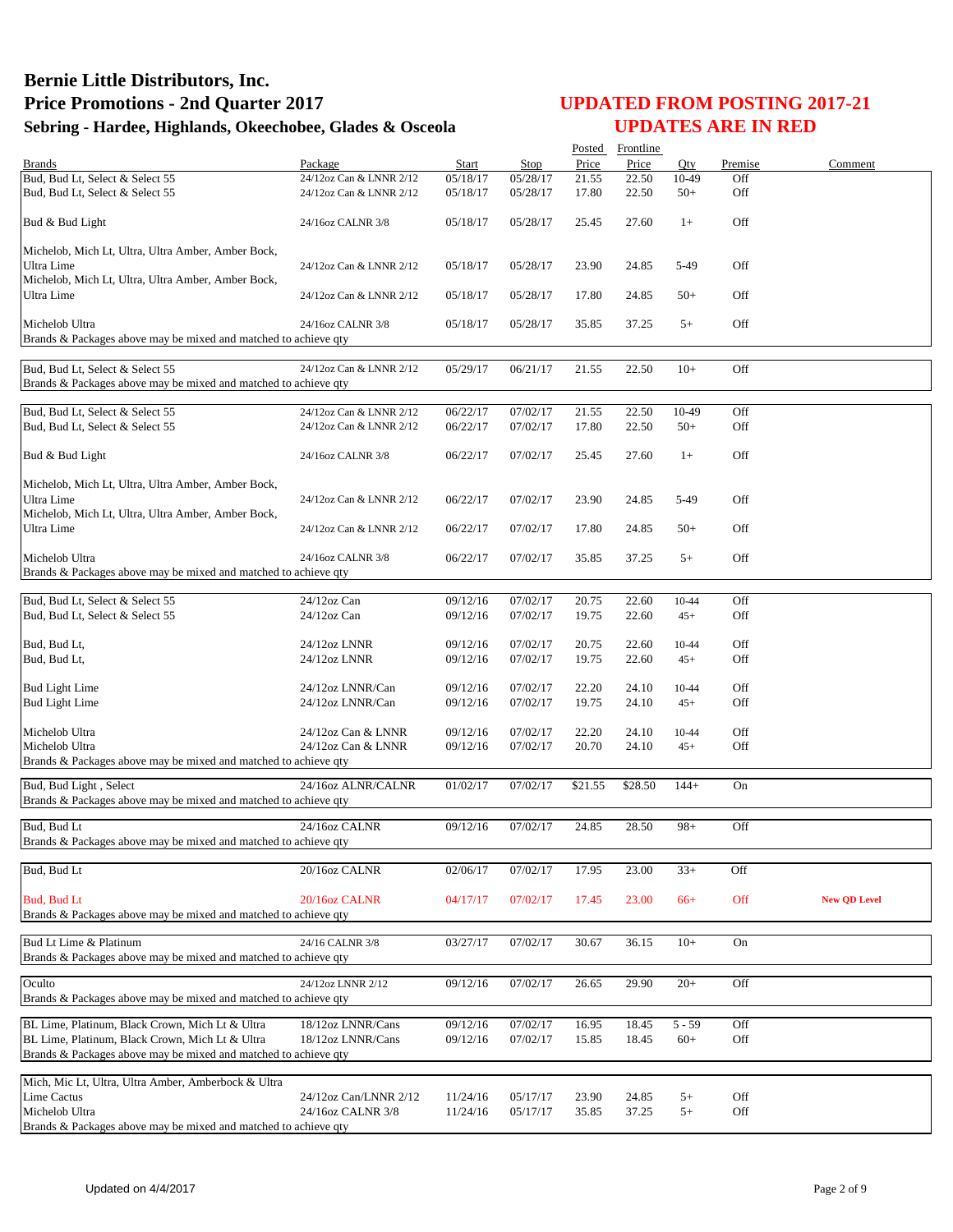|                                                                                                  |                                    |                      |                      | Posted         | Frontline      |                 |            |         |
|--------------------------------------------------------------------------------------------------|------------------------------------|----------------------|----------------------|----------------|----------------|-----------------|------------|---------|
| <b>Brands</b>                                                                                    | Package                            | <b>Start</b>         | Stop                 | Price          | Price          | Oty             | Premise    | Comment |
| Mich, Mic Lt, Ultra, Ultra Amber, Amberbock & Ultra                                              |                                    |                      |                      |                |                |                 |            |         |
| Lime Cactus                                                                                      | 24/12oz Can/LNNR 2/12              | 05/29/17             | 06/21/17             | 23.90          | 24.85          | $5+$            | Off        |         |
| Michelob Ultra<br>Brands & Packages above may be mixed and matched to achieve qty                | 24/16oz CALNR 3/8                  | 05/29/17             | 06/21/17             | 35.85          | 37.25          | $5+$            | Off        |         |
|                                                                                                  |                                    |                      |                      |                |                |                 |            |         |
| BL Lime, Platinum, Black Crown & Landshark                                                       | 24/12oz LNNR 2/12                  | 09/12/16             | 07/02/17             | 20.45          | 24.10          | $10+$           | <b>ON</b>  |         |
| BL Lime, Platinum & Landshark<br>Brands & Packages above may be mixed and matched to achieve qty | 24/12oz Cans 2/12                  | 09/12/16             | 07/02/17             | 20.45          | 24.10          | $10+$           | <b>ON</b>  |         |
|                                                                                                  |                                    |                      |                      |                |                |                 |            |         |
| BL Lime, Platinum & Black Crown                                                                  | 24/12oz Cans/LNNR 2/12             | 03/22/17             | 04/30/17             | 23.15          | 24.10          | $1+$            | Off        |         |
|                                                                                                  |                                    |                      |                      |                |                |                 |            |         |
| BLL Rita Family (Lime, Straw, Mango, Raz, Orange, Grape,<br>Peach & Seasonal)                    | 24/8oz Can 2/12                    | 03/22/17             | 04/30/17             | 23.15          | 24.10          | $1-6$           | Off        |         |
| BLL Rita Family (Lime, Straw, Mango, Raz, Orange, Grape,                                         |                                    |                      |                      |                |                |                 |            |         |
| Peach & Seasonal)                                                                                | 24/8oz Can 2/12                    | 03/22/17             | 04/30/17             | 21.30          | 24.10          | $7+$            | Off        |         |
| Brands & Packages above may be mixed and matched to achieve qty                                  |                                    |                      |                      |                |                |                 |            |         |
| BL Lime, Platinum & Black Crown                                                                  | 24/12oz Cans/LNNR 2/12             | 05/01/17             | 05/07/17             | 23.15          | 24.10          | $1+$            | Off        |         |
|                                                                                                  |                                    |                      |                      |                |                |                 |            |         |
| BLL Rita Family (Lime, Straw, Mango, Raz, Orange, Grape,<br>Peach & Seasonal)                    | 24/8oz Can 2/12                    | 05/01/17             | 05/07/17             | 23.15          | 24.10          | $1-6$           | Off        |         |
| BLL Rita Family (Lime, Straw, Mango, Raz, Orange, Grape,                                         |                                    |                      |                      |                |                |                 |            |         |
| Peach & Seasonal)                                                                                | 24/8oz Can 2/12                    | 05/01/17             | 05/07/17             | 21.30          | 24.10          | 7-26            | Off        |         |
| BLL Rita Family (Lime, Straw, Mango, Raz, Orange, Grape,                                         |                                    |                      |                      |                |                |                 |            |         |
| Peach & Seasonal)                                                                                | 24/8oz Can 2/12                    | 05/01/17             | 05/07/17             | 13.70          | 24.10          | $27+$           | Off        |         |
| Brands & Packages above may be mixed and matched to achieve qty                                  |                                    |                      |                      |                |                |                 |            |         |
| BL Lime, Platinum & Black Crown                                                                  | 24/12oz Cans/LNNR 2/12             | 05/08/17             | 06/25/17             | 23.15          | 24.10          | $1+$            | Off        |         |
| BLL Rita Family (Lime, Straw, Mango, Raz, Orange, Grape,                                         |                                    |                      |                      |                |                |                 |            |         |
| Peach & Seasonal)                                                                                | 24/8oz Can 2/12                    | 05/08/17             | 06/25/17             | 23.15          | 24.10          | $1-6$           | Off        |         |
| BLL Rita Family (Lime, Straw, Mango, Raz, Orange, Grape,                                         |                                    |                      |                      |                |                |                 |            |         |
| Peach & Seasonal)                                                                                | 24/8oz Can 2/12                    | 05/08/17             | 06/25/17             | 21.30          | 24.10          | $7+$            | Off        |         |
| Brands & Packages above may be mixed and matched to achieve qty                                  |                                    |                      |                      |                |                |                 |            |         |
| BL Lime, Platinum & Black Crown                                                                  | 24/12oz Cans/LNNR 2/12             | 06/26/17             | 07/02/17             | 23.15          | 24.10          | $1+$            | Off        |         |
|                                                                                                  |                                    |                      |                      |                |                |                 |            |         |
| BLL Rita Family (Lime, Straw, Mango, Raz, Orange, Grape,<br>Peach & Seasonal)                    | 24/8oz Can 2/12                    | 06/26/17             | 07/02/17             | 23.15          | 24.10          | $1-6$           | Off        |         |
| BLL Rita Family (Lime, Straw, Mango, Raz, Orange, Grape,                                         |                                    |                      |                      |                |                |                 |            |         |
| Peach & Seasonal)                                                                                | 24/8oz Can 2/12                    | 06/26/17             | 07/02/17             | 21.30          | 24.10          | 7-26            | Off        |         |
| BLL Rita Family (Lime, Straw, Mango, Raz, Orange, Grape,                                         |                                    |                      |                      |                |                |                 |            |         |
| Peach & Seasonal)                                                                                | 24/8oz Can 2/12                    | 06/26/17             | 07/02/17             | 13.70          | 24.10          | $27+$           | Off        |         |
| Brands & Packages above may be mixed and matched to achieve qty                                  |                                    |                      |                      |                |                |                 |            |         |
| Bud Light Lime, Platinum & Black Crown                                                           | 24/12oz LNNR 4/6                   | 04/03/17             | 04/30/17             | 21.60          | 24.55          | $10+$           | Off        |         |
| Brands & Packages above may be mixed and matched to achieve qty                                  |                                    |                      |                      |                |                |                 |            |         |
| Bud Lt Platinum & Black Crown                                                                    | 24/12oz LNNR 4/6                   | 05/01/17             | 05/07/17             | 21.60          | 24.55          | $10+$           | Off        |         |
|                                                                                                  |                                    |                      |                      |                |                |                 |            |         |
| <b>Bud Light Lime</b>                                                                            | 24/12oz LNNR 4/6                   | 05/01/17             | 05/07/17             | 21.60          | 24.55          | $10 - 14$       | Off        |         |
| <b>Bud Light Lime</b>                                                                            | 24/12oz LNNR 4/6                   | 05/01/17             | 05/07/17             | 15.85          | 24.55          | $15+$           | Off        |         |
| Brands & Packages above may be mixed and matched to achieve qty                                  |                                    |                      |                      |                |                |                 |            |         |
| Bud Light Lime, Platinum & Black Crown                                                           | 24/12oz LNNR 4/6                   | 05/08/17             | 07/02/17             | 21.60          | 24.55          | $10+$           | Off        |         |
| Brands & Packages above may be mixed and matched to achieve qty                                  |                                    |                      |                      |                |                |                 |            |         |
|                                                                                                  |                                    |                      |                      |                |                |                 |            |         |
| Busch, Busch Lt, Nat Lt, Nat Ice & Rolling Rock                                                  | $24/12$ oz Can S/C                 | 01/16/17             | 07/02/17             | 15.35          | 17.00          | 15-76           | Off        |         |
| Busch, Busch Lt, Nat Lt, Nat Ice & Rolling Rock                                                  | 24/12oz Can S/C                    | 01/16/17             | 07/02/17             | 13.80          | 17.00          | $77+$           | Off        |         |
|                                                                                                  |                                    |                      |                      |                |                |                 |            |         |
| Natty Daddy<br>Natty Daddy                                                                       | 24/12oz Can S/C<br>24/12oz Can S/C | 01/16/17<br>01/16/17 | 07/02/17             | 15.35<br>14.35 | 16.10<br>16.10 | $1 - 4$<br>5-76 | Off<br>Off |         |
| Natty Daddy                                                                                      | 24/12oz Can S/C                    | 01/16/17             | 07/02/17<br>07/02/17 | 13.80          | 16.10          | $77+$           | Off        |         |
| Brands & Packages above may be mixed and matched to achieve qty                                  |                                    |                      |                      |                |                |                 |            |         |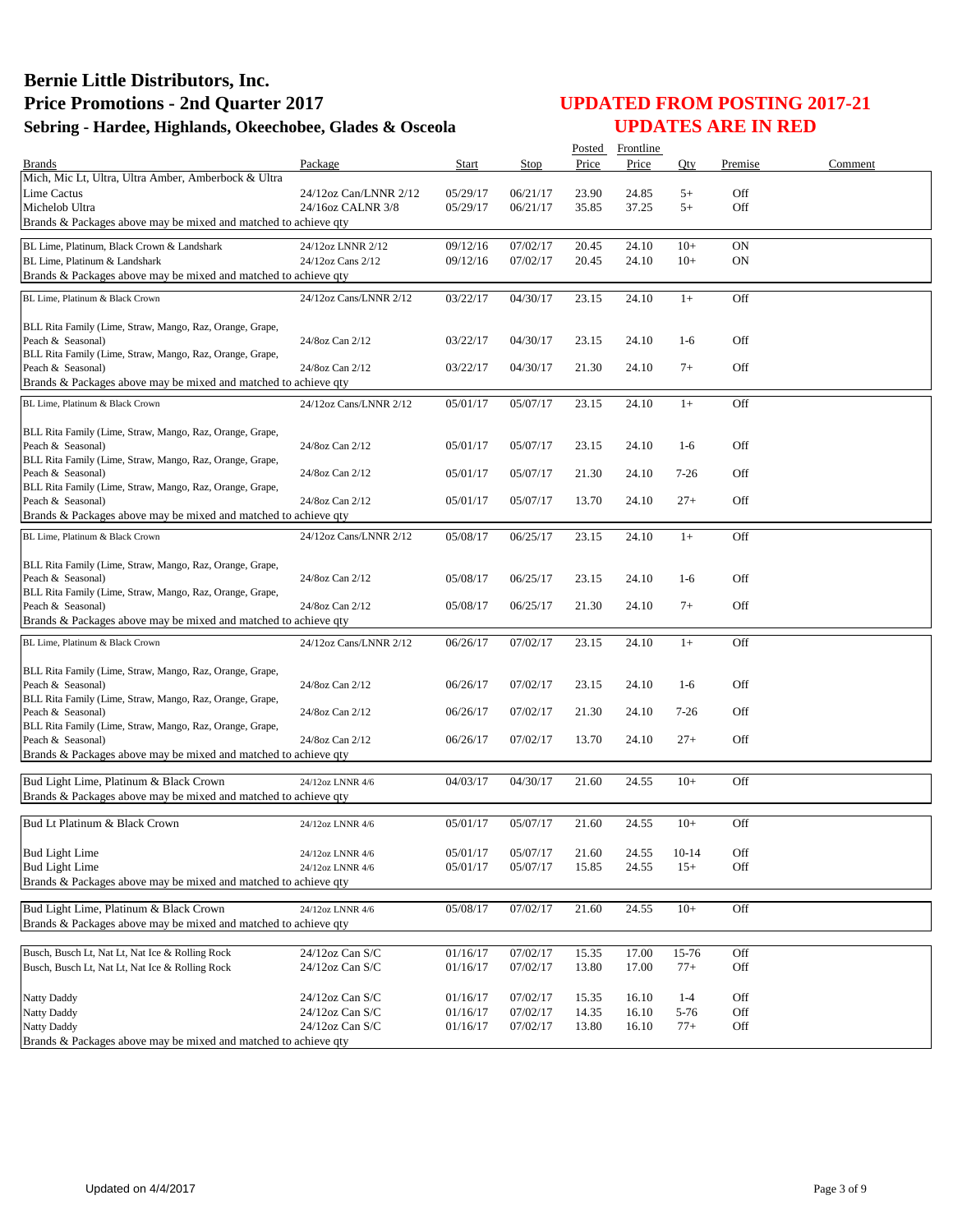|                                                                                                                                                                  |                   |          |          | Posted  | Frontline |           |         |         |
|------------------------------------------------------------------------------------------------------------------------------------------------------------------|-------------------|----------|----------|---------|-----------|-----------|---------|---------|
| <b>Brands</b>                                                                                                                                                    | Package           | Start    | Stop     | Price   | Price     | Qty       | Premise | Comment |
| Busch, Busch Lt, Nat Lt, Nat Ice, Bud Ice, Rolling Rock<br>& Busch Ice<br>Busch, Busch Lt, Nat Lt, Nat Ice, Bud Ice, Rolling Rock                                | 18/12oz Cans/LNNR | 04/03/17 | 04/16/17 | 10.95   | 12.40     | 20-39     | Off     |         |
| & Busch Ice<br>Brands & Packages above may be mixed and matched to achieve qty                                                                                   | 18/12oz Cans/LNNR | 04/03/17 | 04/16/17 | 9.35    | 12.40     | $40+$     | Off     |         |
| Busch, Busch Lt, Nat Lt, Nat Ice, Bud Ice, Rolling Rock<br>& Busch Ice<br>Brands & Packages above may be mixed and matched to achieve qty                        | 18/12oz Cans/LNNR | 04/17/17 | 07/02/17 | 9.35    | 12.40     | $40+$     | Off     |         |
| Bud Ice, King Cobra, High Gravity, Natty Daddy &<br><b>Rolling Rock</b><br>Brands & Packages above may be mixed and matched to achieve qty                       | 24/16oz Can 6/4   | 01/02/17 | 07/02/17 | \$15.95 | \$19.55   | $5+$      | Off     |         |
| Shock Top & Shock Top Sampler                                                                                                                                    | 24/12oz LNNR      | 09/12/16 | 07/02/17 | 19.70   | 27.75     | $56+$     | Off     |         |
| Shock Top & Shock Top Lemon                                                                                                                                      | 15/12oz Can       | 09/12/16 | 07/02/17 | 13.65   | 15.25     | $50+$     | Off     |         |
| Shock Top & Shock Top Lemon                                                                                                                                      | 30/12oz Can 2/15  | 09/12/16 | 07/02/17 | 25.70   | 28.90     | $25+$     | Off     |         |
| Shock Top, Apple Wheat, Lemon, Pumpkin, Rasp, IPA, Winter<br>Combo, Choc, Pretzel, Ginger, Ruby Red<br>Shock Top, Apple Wheat, Lemon, Pumpkin, Rasp, IPA, Winter | 24/12oz LNNR 4/6  | 03/13/17 | 06/10/17 | 27.10   | 27.75     | $1-19$    | Off     |         |
| Combo, Choc, Pretzel, Ginger, Ruby Red<br>Shock Top, Apple Wheat, Lemon, Pumpkin, Rasp, IPA, Winter                                                              | 24/12oz LNNR 4/6  | 03/13/17 | 06/10/17 | 26.10   | 27.75     | 20-55     | Off     |         |
| Combo, Choc, Pretzel, Ginger, Ruby Red<br>Shock Top, Apple Wheat, Lemon, Pumpkin, Rasp, IPA, Winter                                                              | 24/12oz LNNR 4/6  | 03/13/17 | 06/10/17 | 25.10   | 27.75     | 56-111    | Off     |         |
| Combo, Choc, Pretzel, Ginger, Ruby Red<br>Brands & Packages above may be mixed and matched to achieve qty                                                        | 24/12oz LNNR 4/6  | 03/13/17 | 06/10/17 | 24.10   | 27.75     | $112+$    | Off     |         |
|                                                                                                                                                                  |                   |          |          |         |           |           |         |         |
| Shock Top, Apple Wheat, Lemon, Pumpkin, Rasp, IPA, Winter<br>Combo, Choc, Pretzel, Ginger, Ruby Red                                                              | 24/12oz LNNR 4/6  | 06/12/17 | 06/18/17 | 27.10   | 27.75     | $1-19$    | Off     |         |
| Shock Top, Apple Wheat, Lemon, Pumpkin, Rasp, IPA, Winter<br>Combo, Choc, Pretzel, Ginger, Ruby Red                                                              | 24/12oz LNNR 4/6  | 06/12/17 | 06/18/17 | 19.20   | 27.75     | $20+$     | Off     |         |
| Brands & Packages above may be mixed and matched to achieve qty                                                                                                  |                   |          |          |         |           |           |         |         |
| Shock Top, Apple Wheat, Lemon, Pumpkin, Rasp, IPA, Winter<br>Combo, Choc, Pretzel, Ginger, Ruby Red                                                              | 24/12oz LNNR 4/6  | 06/19/17 | 09/02/17 | 27.10   | 27.75     | $1-19$    | Off     |         |
| Shock Top, Apple Wheat, Lemon, Pumpkin, Rasp, IPA, Winter<br>Combo, Choc, Pretzel, Ginger, Ruby Red                                                              | 24/12oz LNNR 4/6  | 06/19/17 | 09/02/17 | 26.10   | 27.75     | $20 - 55$ | Off     |         |
| Shock Top, Apple Wheat, Lemon, Pumpkin, Rasp, IPA, Winter<br>Combo, Choc, Pretzel, Ginger, Ruby Red                                                              | 24/12oz LNNR 4/6  | 06/19/17 | 09/02/17 | 25.10   | 27.75     | 56-111    | Off     |         |
| Shock Top, Apple Wheat, Lemon, Pumpkin, Rasp, IPA, Winter<br>Combo, Choc, Pretzel, Ginger, Ruby Red                                                              | 24/12oz LNNR 4/6  | 06/19/17 | 09/02/17 | 24.10   | 27.75     | $112+$    | Off     |         |
| Brands & Packages above may be mixed and matched to achieve qty                                                                                                  |                   |          |          |         |           |           |         |         |
| Wild Blue & Redbridge<br>Brands & Packages above may be mixed and matched to achieve qty                                                                         | 24/12oz LNNR 4/6  | 11/14/16 | 07/02/17 | 28.65   | 29.35     | $28+$     | Off     |         |
| Kirin Ichiban & Kirin Light<br>Brands & Packages above may be mixed and matched to achieve qty                                                                   | 24/12oz LNNR 4/6  | 11/14/16 | 07/02/17 | 23.50   | 27.75     | $10+$     | Off     |         |
| Becks, Lt, Dark, Oktob, Sapphire, Becks NA, St Pauli &                                                                                                           |                   |          |          |         |           |           |         |         |
| Bass                                                                                                                                                             | 24/12oz LNNR 4/6  | 09/12/16 | 05/21/17 | 22.05   | 24.55     | 56-111    | Off     |         |
| Becks, Lt, Dark, Oktob, Sapphire, Becks NA, St Pauli &<br><b>Bass</b>                                                                                            | 24/12oz LNNR 4/6  | 09/12/16 | 05/21/17 | 19.80   | 24.55     | $112+$    | Off     |         |
| Brands & Packages above may be mixed and matched to achieve qty                                                                                                  |                   |          |          |         |           |           |         |         |
| Becks, Lt, Dark, Oktob, Sapphire                                                                                                                                 | 24/12oz LNNR 4/6  | 05/22/17 | 05/28/17 | 16.50   | 24.55     | $20+$     | Off     |         |
| Bass Ale, S Pauli & Beck's NA                                                                                                                                    | 24/12oz LNNR 4/6  | 05/22/17 | 05/28/17 | 22.05   | 24.55     | 56-111    | Off     |         |
| Bass Ale, St Pauli & Beck's NA<br>Brands & Packages above may be mixed and matched to achieve qty                                                                | 24/12oz LNNR 4/6  | 05/22/17 | 05/28/17 | 19.80   | 24.55     | $112+$    | Off     |         |
| Becks, Lt, Dark, Oktob, Sapphire, Becks NA, St Pauli &                                                                                                           |                   |          |          |         |           |           |         |         |
| <b>Bass</b>                                                                                                                                                      | 24/12oz LNNR 4/6  | 05/29/17 | 07/02/17 | 22.05   | 24.55     | 56-111    | Off     |         |
| Becks, Lt, Dark, Oktob, Sapphire, Becks NA, St Pauli &<br><b>Bass</b><br>Brands & Packages above may be mixed and matched to achieve qty                         | 24/12oz LNNR 4/6  | 05/29/17 | 07/02/17 | 19.80   | 24.55     | $112+$    | Off     |         |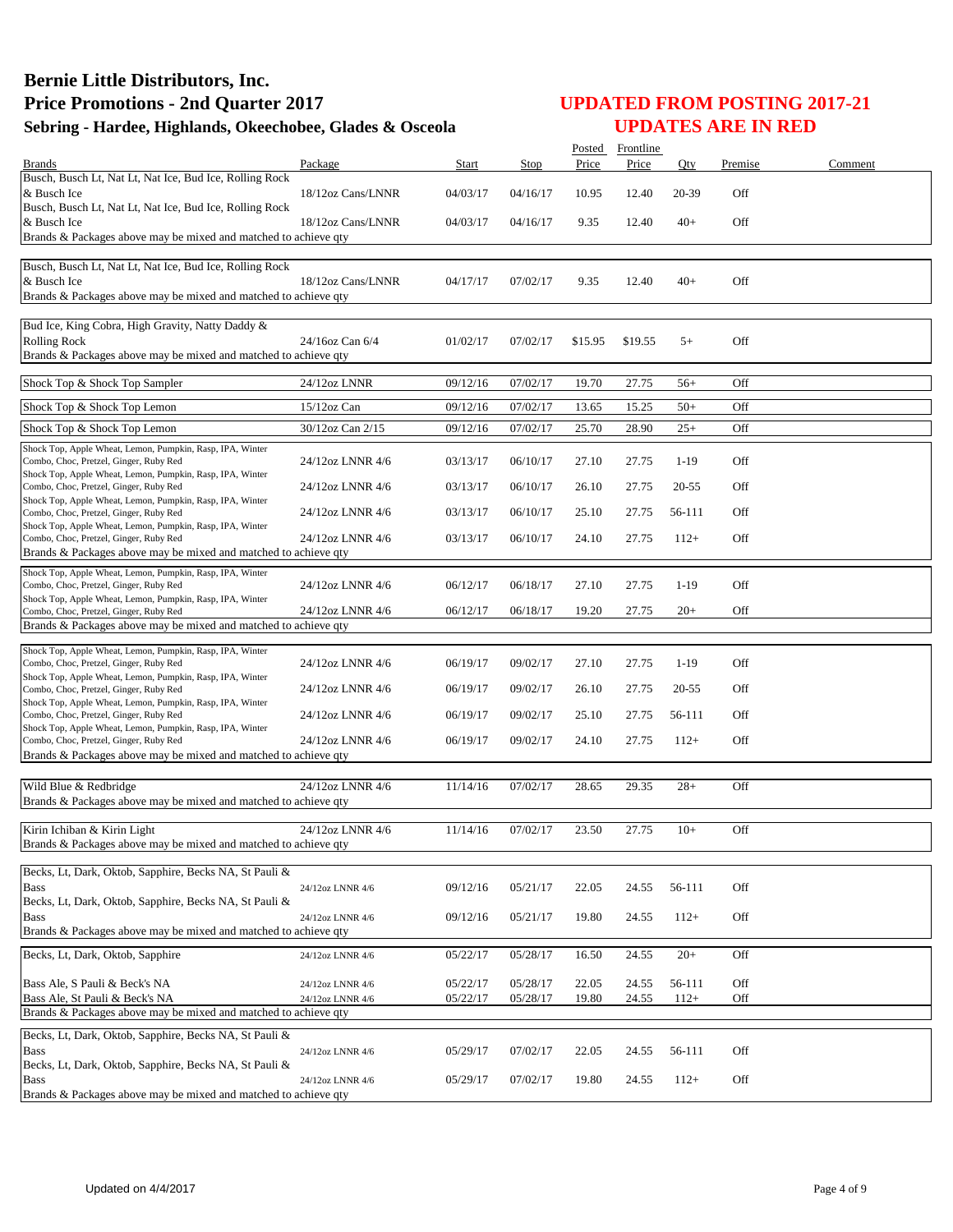|                                                                                                                               |                                                |                      |                      |                | Posted Frontline |                  |            |         |
|-------------------------------------------------------------------------------------------------------------------------------|------------------------------------------------|----------------------|----------------------|----------------|------------------|------------------|------------|---------|
| <b>Brands</b>                                                                                                                 | Package                                        | Start                | Stop                 | Price          | Price            | Qty              | Premise    | Comment |
| Becks, Light, Dark, Oktoberfest, Sapphire, St Pauli &<br><b>Bass</b><br>Becks, Light, Dark, Oktoberfest, Sapphire, St Pauli & | 24/12oz LNNR/CAN 2/12                          | 03/06/17             | 04/16/17             | 20.35          | 24.10            | 56-111           | Off        |         |
| <b>Bass</b>                                                                                                                   | 24/12oz LNNR/CAN 2/12                          | 03/06/17             | 04/16/17             | 19.80          | 24.10            | $112+$           | Off        |         |
| <b>Land Shark</b><br>Land Shark<br>Brands & Packages above may be mixed and matched to achieve qty                            | 24/12oz LNNR/CAN 2/12<br>24/12oz LNNR/CAN 2/12 | 03/06/17<br>03/06/17 | 04/16/17<br>04/16/17 | 22.15<br>20.35 | 24.10<br>24.10   | 56-111<br>$112+$ | Off<br>Off |         |
| Becks, Light, Dark, Oktoberfest, Sapphire, St Pauli &<br><b>Bass</b>                                                          | 24/12oz LNNR/CAN 2/12                          | 04/17/17             | 04/23/17             | 19.20          | 24.10            | $10+$            | Off        |         |
| Land Shark<br>Brands & Packages above may be mixed and matched to achieve qty                                                 | 24/12oz LNNR/CAN 2/12                          | 04/17/17             | 04/23/17             | 19.20          | 24.10            | $10+$            | Off        |         |
| Becks, Light, Dark, Oktoberfest, Sapphire, St Pauli &<br><b>Bass</b><br>Becks, Light, Dark, Oktoberfest, Sapphire, St Pauli & | 24/12oz LNNR/CAN 2/12                          | 04/24/17             | 05/07/17             | 20.35          | 24.10            | 56-111           | Off        |         |
| <b>Bass</b>                                                                                                                   | 24/12oz LNNR/CAN 2/12                          | 04/24/17             | 05/07/17             | 19.80          | 24.10            | $112+$           | Off        |         |
| Land Shark<br><b>Land Shark</b><br>Brands & Packages above may be mixed and matched to achieve qty                            | 24/12oz LNNR/CAN 2/12<br>24/12oz LNNR/CAN 2/12 | 04/24/17<br>04/24/17 | 05/07/17<br>05/07/17 | 22.15<br>20.35 | 24.10<br>24.10   | 56-111<br>$112+$ | Off<br>Off |         |
| Becks, Light, Dark, Oktoberfest, Sapphire, St Pauli &<br><b>Bass</b>                                                          | 24/12oz LNNR/CAN 2/12                          | 05/08/17             | 05/14/17             | 19.20          | 24.10            | $10+$            | Off        |         |
| Land Shark<br>Brands & Packages above may be mixed and matched to achieve qty                                                 | 24/12oz LNNR/CAN 2/12                          | 05/08/17             | 05/14/17             | 19.20          | 24.10            | $10+$            | Off        |         |
| Becks, Light, Dark, Oktoberfest, Sapphire, St Pauli &<br><b>Bass</b><br>Becks, Light, Dark, Oktoberfest, Sapphire, St Pauli & | 24/12oz LNNR/CAN 2/12                          | 05/15/17             | 06/11/17             | 20.35          | 24.10            | 56-111           | Off        |         |
| <b>Bass</b>                                                                                                                   | 24/12oz LNNR/CAN 2/12                          | 05/15/17             | 06/11/17             | 19.80          | 24.10            | $112+$           | Off        |         |
| <b>Land Shark</b><br><b>Land Shark</b><br>Brands & Packages above may be mixed and matched to achieve qty                     | 24/12oz LNNR/CAN 2/12<br>24/12oz LNNR/CAN 2/12 | 05/15/17<br>05/15/17 | 06/11/17<br>06/11/17 | 22.15<br>20.35 | 24.10<br>24.10   | 56-111<br>$112+$ | Off<br>Off |         |
| Becks, Light, Dark, Oktoberfest, Sapphire, St Pauli &                                                                         |                                                |                      |                      |                |                  |                  |            |         |
| <b>Bass</b>                                                                                                                   | 24/12oz LNNR/CAN 2/12                          | 06/12/17             | 06/18/17             | 19.20          | 24.10            | $10+$            | Off        |         |
| <b>Land Shark</b><br>Brands & Packages above may be mixed and matched to achieve qty                                          | 24/12oz LNNR/CAN 2/12                          | 06/12/17             | 06/18/17             | 19.20          | 24.10            | $10+$            | Off        |         |
| Becks, Light, Dark, Oktoberfest, Sapphire, St Pauli &<br><b>Bass</b><br>Becks, Light, Dark, Oktoberfest, Sapphire, St Pauli & | 24/12oz LNNR/CAN 2/12                          | 06/19/17             | 07/09/17             | 20.35          | 24.10            | 56-111           | Off        |         |
| <b>Bass</b>                                                                                                                   | 24/12oz LNNR/CAN 2/12                          | 06/19/17             | 07/09/17             | 19.80          | 24.10            | $112+$           | Off        |         |
| Land Shark<br><b>Land Shark</b><br>Brands & Packages above may be mixed and matched to achieve qty                            | 24/12oz LNNR/CAN 2/12<br>24/12oz LNNR/CAN 2/12 | 06/19/17<br>06/19/17 | 07/09/17<br>07/09/17 | 22.15<br>20.35 | 24.10<br>24.10   | 56-111<br>$112+$ | Off<br>Off |         |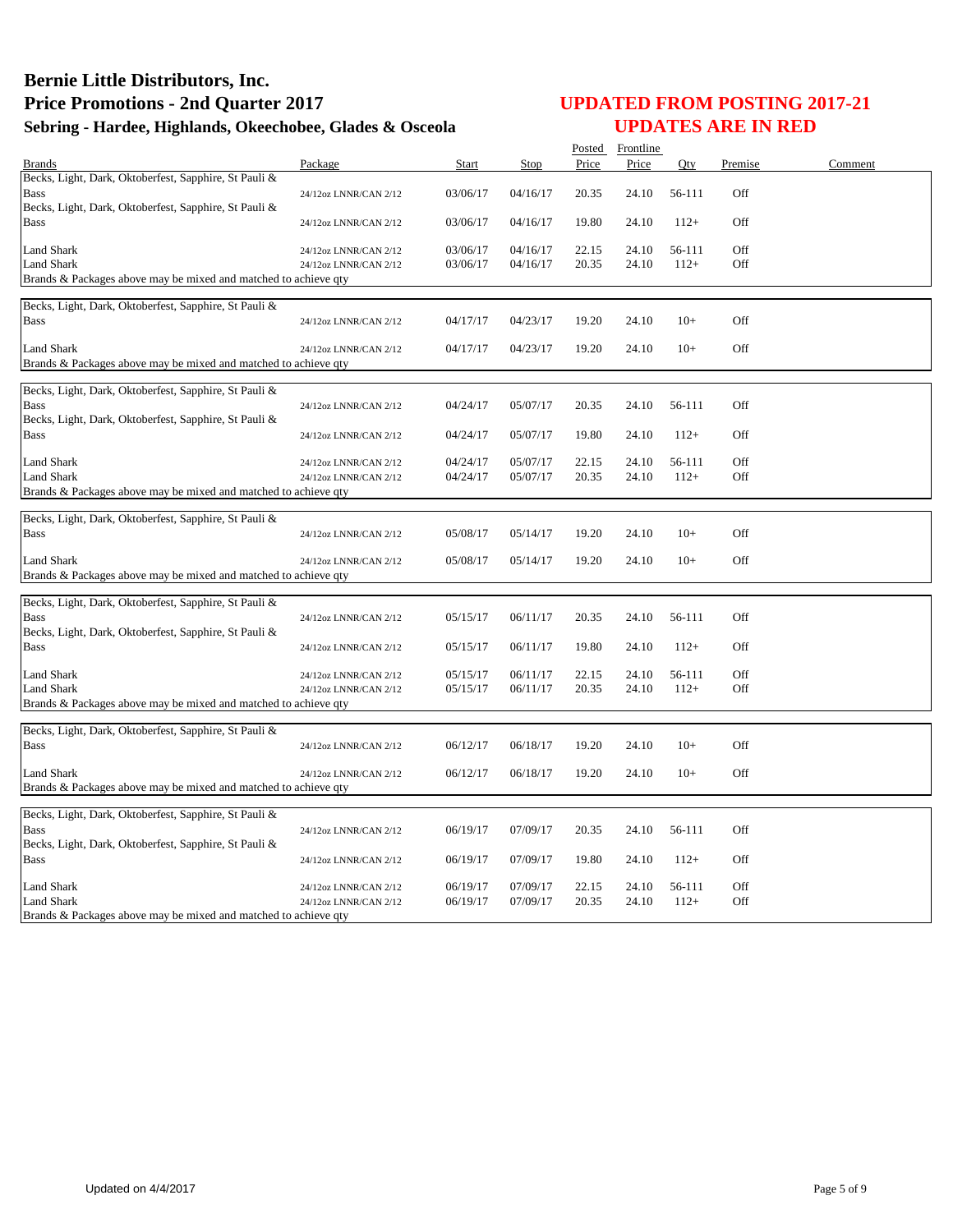|                                                                                                                                       |                       |          |             | Posted | Frontline |           |         |         |
|---------------------------------------------------------------------------------------------------------------------------------------|-----------------------|----------|-------------|--------|-----------|-----------|---------|---------|
| <b>Brands</b>                                                                                                                         | Package               | Start    | <b>Stop</b> | Price  | Price     | Qty       | Premise | Comment |
| Beck's, Sapphire, Black Crown, BL Lime, Platinum,<br>Michelob Ultra & Landshark                                                       | 24/16oz CAN 6/4       | 02/06/17 | 07/02/17    | 25.75  | 28.00     | $1-2$     | Off     |         |
| Beck's, Sapphire, Black Crown, BL Lime, Platinum,<br>Michelob Ultra & Landshark                                                       | 24/16oz CAN 6/4       | 02/06/17 | 07/02/17    | 24.90  | 28.00     | $3+$      | Off     |         |
|                                                                                                                                       |                       |          |             |        |           |           |         |         |
| Shock Top, Apple, Lemon, Pumpkin, Shockolate &<br><b>Twisted Pretzel</b>                                                              | 24/16oz CAN 6/4       | 02/06/17 | 07/02/17    | 29.80  | 33.50     | $1-2$     | Off     |         |
| Shock Top, Apple, Lemon, Pumpkin, Shockolate &<br><b>Twisted Pretzel</b>                                                              | 24/16oz CAN 6/4       | 02/06/17 | 07/02/17    | 24.90  | 33.50     | $3+$      | Off     |         |
| Goose 312, IPA, Green Line & Four Star Pilsner                                                                                        | 24/16oz CAN 6/4       | 02/06/17 | 07/02/17    | 29.80  | 31.95     | $1 - 2$   | Off     |         |
| Goose 312, IPA, Green Line & Four Star Pilsner                                                                                        | 24/16oz CAN 6/4       | 02/06/17 | 07/02/17    | 24.90  | 31.95     | $3+$      | Off     |         |
| Bud Chelada, Bud Lt Chelada                                                                                                           | 24/16oz Can 6/4       | 02/06/17 | 07/02/17    | 29.80  | 33.50     | $1+$      | Off     |         |
| Rita Splash (Lime, Strawberry & Pineapple)                                                                                            | 24/16oz CAN 4/6       | 02/06/17 | 07/02/17    | 29.80  | 37.50     | $1+$      | Off     |         |
| BL Lime Rita Family & Oculto<br>Brands & Packages above may be mixed and matched to achieve qty                                       | 24/16oz CAN 6/4       | 02/06/17 | 07/02/17    | 29.80  | 37.50     | $1+$      | Off     |         |
|                                                                                                                                       |                       |          |             |        |           |           |         |         |
| <b>Boddington's Pub</b>                                                                                                               | 24/16oz CAN 6/4       | 01/04/16 | 07/02/17    | 39.15  | 41.75     | $72+$     | Off     |         |
| BP Blueberry, Oktoberfest, Pumpkin, Summer, Winter, Spring,                                                                           |                       |          |             |        |           |           |         |         |
| Toasted Lager, Hoptical Illusion, Mosaic Session IPA & Honey<br>Robber                                                                | 24/12oz LNNR 4/6      | 03/20/17 | 06/25/17    | 27.70  | 30.90     | $25 - 55$ | Off     |         |
| BP Blueberry, Oktoberfest, Pumpkin, Summer, Winter, Spring,                                                                           |                       |          |             |        |           |           |         |         |
| Toasted Lager, Hoptical Illusion, Mosaic Session IPA & Honey<br>Robber                                                                | 24/12oz LNNR 4/6      | 03/20/17 | 06/25/17    | 26.70  | 30.90     | $56+$     | Off     |         |
| Goose 312, 312 Pale Ale, Honkers, IPA, Winter, Summer, Harvest                                                                        |                       |          |             |        |           |           |         |         |
| Ale, Sixth Day, Endless IPA, Rambler IPA, Oktob, 10 Hills Pale Ale,<br>Four Star, Green Line, Preseason                               | 24/12oz LNNR/Can 4/6  | 03/20/17 | 06/25/17    | 27.70  | 30.90     | 25-55     | Off     |         |
| Goose 312, 312 Pale Ale, Honkers, IPA, Winter, Summer, Harvest                                                                        |                       |          |             |        |           |           |         |         |
| Ale, Sixth Day, Endless IPA, Rambler IPA, Oktob, 10 Hills Pale Ale,<br>Four Star, Green Line, Preseason                               | 24/12oz LNNR/Can 4/6  | 03/20/17 | 06/25/17    | 26.70  | 30.90     | $56+$     | Off     |         |
| Brands & Packages above may be mixed and matched to achieve qty                                                                       |                       |          |             |        |           |           |         |         |
| BP Blueberry, Oktoberfest, Pumpkin, Summer, Winter, Spring,                                                                           |                       |          |             |        |           |           |         |         |
| Toasted Lager, Hoptical Illusion, Mosaic Session IPA & Honey                                                                          |                       |          |             |        |           |           |         |         |
| Robber                                                                                                                                | 24/12oz LNNR 4/6      | 06/26/17 | 07/02/17    | 19.20  | 30.90     | $10+$     | Off     |         |
| Goose 312, 312 Pale Ale, Honkers, IPA, Winter, Summer, Harvest                                                                        |                       |          |             |        |           |           |         |         |
| Ale, Sixth Day, Endless IPA, Rambler IPA, Oktob, 10 Hills Pale Ale,<br>Four Star, Green Line, Preseason                               | 24/12oz LNNR/Can 4/6  | 06/26/17 | 07/02/17    | 27.70  | 30.90     | 25-55     | Off     |         |
| Goose 312, 312 Pale Ale, Honkers, IPA, Winter, Summer, Harvest<br>Ale, Sixth Day, Endless IPA, Rambler IPA, Oktob, 10 Hills Pale Ale, |                       |          |             |        |           |           |         |         |
| Four Star, Green Line, Preseason                                                                                                      | 24/12oz LNNR/Can 4/6  | 06/26/17 | 07/02/17    | 26.70  | 30.90     | $56+$     | Off     |         |
| Brands & Packages above may be mixed and matched to achieve qty                                                                       |                       |          |             |        |           |           |         |         |
| Shock Top, Wheat IPA, Lemon, Pumpkin, Variety, Apple, Winter,<br>Honey Bourbon, Choc, Pretzel, Ginger & Ruby Red                      | 24/12oz LNNR/Can 2/12 | 01/23/17 | 07/02/17    | 24.60  | 27.75     | 14-55     | Off     |         |
| Shock Top, Wheat IPA, Lemon, Pumpkin, Variety, Apple, Winter,                                                                         |                       |          |             |        |           |           |         |         |
| Honey Bourbon, Choc, Pretzel, Ginger & Ruby Red<br>Shock Top, Wheat IPA, Lemon, Pumpkin, Variety, Apple, Winter,                      | 24/12oz LNNR/Can 2/12 | 01/23/17 | 07/02/17    | 23.60  | 27.75     | 56-111    | Off     |         |
| Honey Bourbon, Choc, Pretzel, Ginger & Ruby Red                                                                                       | 24/12oz LNNR/Can 2/12 | 01/23/17 | 07/02/17    | 22.60  | 27.75     | $112+$    | Off     |         |
| Goose 312, 312 Pale, Honkers, IPA, Winter, Summer, Fall, Harvest                                                                      |                       |          |             |        |           |           |         |         |
| Ale, Endless IPA, Winter, Four Star, Green Line, Seasonals                                                                            | 24/12oz LNNR/CN 2/12  | 01/23/17 | 07/02/17    | 26.25  | 29.65     | 14-55     | Off     |         |
| Goose 312, 312 Pale, Honkers, IPA, Winter, Summer, Fall, Harvest<br>Ale, Endless IPA, Winter, Four Star, Green Line, Seasonals        | 24/12oz LNNR/CN 2/12  | 01/23/17 | 07/02/17    | 25.25  | 29.65     | $56+$     | Off     |         |
| Brands & Packages above may be mixed and matched to achieve qty                                                                       |                       |          |             |        |           |           |         |         |
| Goose Seasonal Sampler                                                                                                                | 24/12oz Can           | 01/02/17 | 07/02/17    | 25.45  | 28.85     | 14-55     | Off     |         |
| Goose Seasonal Sampler                                                                                                                | 24/12oz Can           | 01/02/17 | 07/02/17    | 24.45  | 28.85     | $56+$     | Off     |         |
| Brands & Packages above may be mixed and matched to achieve qty                                                                       |                       |          |             |        |           |           |         |         |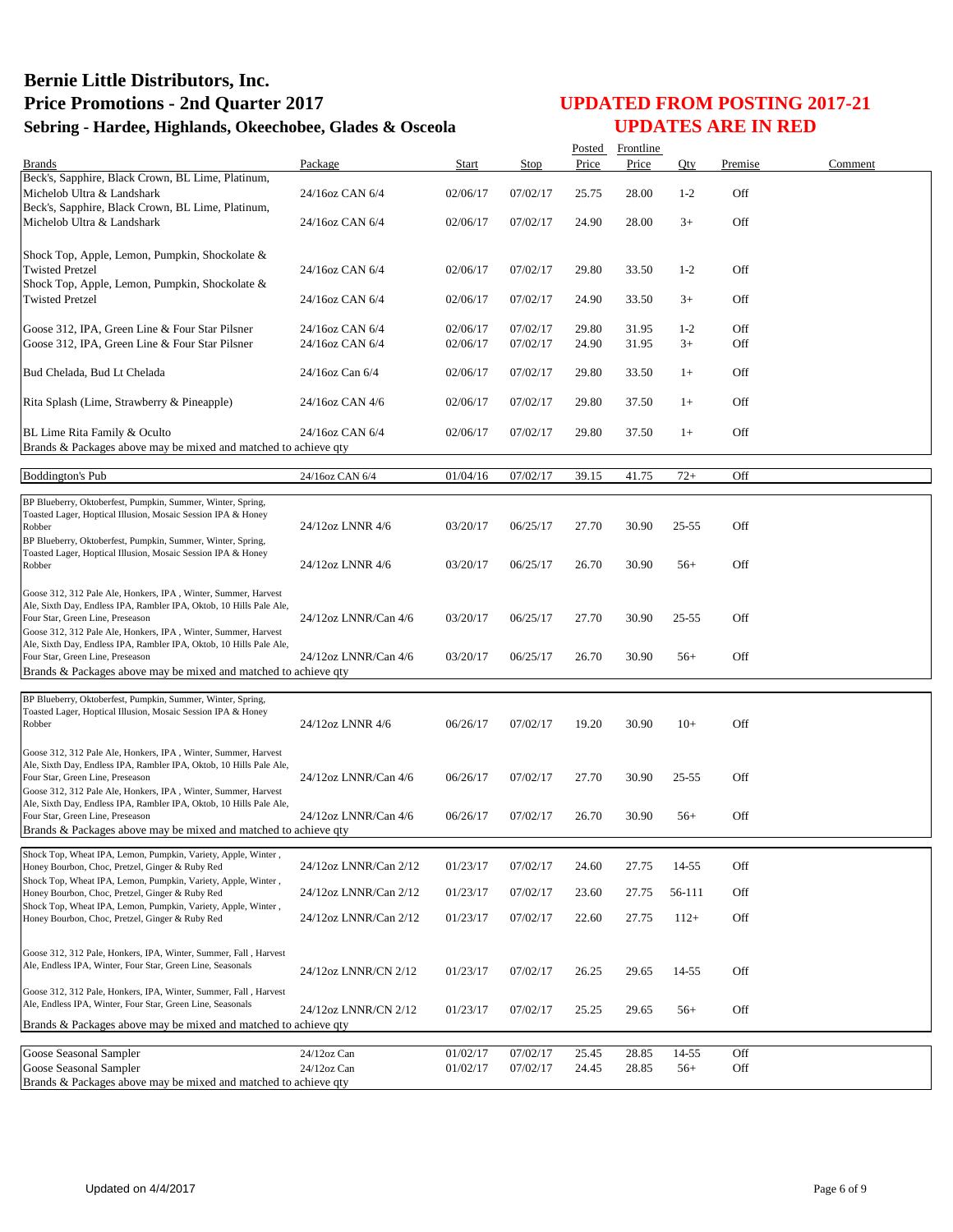|                                                                                                            |                                                 |          |          | Posted | Frontline |          |          |         |
|------------------------------------------------------------------------------------------------------------|-------------------------------------------------|----------|----------|--------|-----------|----------|----------|---------|
| <b>Brands</b>                                                                                              | Package                                         | Start    | Stop     | Price  | Price     | Qty      | Premise  | Comment |
| Goose Seasonal Sampler                                                                                     | 24/12oz LNNR                                    | 01/02/17 | 07/02/17 | 26.80  | 28.85     | $10-55$  | Off      |         |
| Goose Seasonal Sampler                                                                                     | 24/12oz LNNR                                    | 01/02/17 | 07/02/17 | 25.50  | 28.85     | 56-111   | Off      |         |
| Goose Seasonal Sampler                                                                                     | 24/12oz LNNR                                    | 01/02/17 | 07/02/17 | 24.50  | 28.85     | $112+$   | Off      |         |
| Brands & Packages above may be mixed and matched to achieve qty                                            |                                                 |          |          |        |           |          |          |         |
| Stella Artois                                                                                              | 20/9.6oz LNR                                    | 09/12/16 | 07/02/17 | 19.90  | 21.95     | $3+$     | Off      |         |
|                                                                                                            |                                                 |          |          |        |           |          |          |         |
| Stella Artois, Cidre, Hoegaarden, Leffe Blonde/Brown                                                       | 24/11.2oz LNNR/CN 4/6                           | 04/03/17 | 04/23/17 | 26.40  | 32.55     | 56-111   | Off      |         |
| Stella Artois, Cidre, Hoegaarden, Leffe Blonde/Brown                                                       | 24/11.2oz LNNR/CN 4/6                           | 04/03/17 | 04/23/17 | 25.75  | 32.55     | 112-215  | Off      |         |
| Stella Artois, Cidre, Hoegaarden, Leffe Blonde/Brown                                                       | 24/11.2oz LNNR/CN 4/6                           | 04/03/17 | 04/23/17 | 24.46  | 32.55     | $216+$   | Off      |         |
|                                                                                                            |                                                 |          |          |        |           |          |          |         |
|                                                                                                            | 24/11.2oz LNNR/Can 2/12 &                       |          |          |        |           |          |          |         |
| Stella, Stella Cidre, Hoegaarden, Belgian Sampler                                                          | 20/14.9oz Can 2/12                              | 04/03/17 | 04/23/17 | 30.30  | 33.30     | $1 - 4$  | Off      |         |
|                                                                                                            | 24/11.2oz LNNR/Can 2/12 &                       |          |          |        |           |          |          |         |
| Stella, Stella Cidre, Hoegaarden, Belgian Sampler                                                          | 20/14.9oz Can 2/12                              | 04/03/17 | 04/23/17 | 27.00  | 33.30     | $5 - 55$ | Off      |         |
| Stella, Stella Cidre, Hoegaarden, Belgian Sampler                                                          | 24/11.2oz LNNR/Can 2/12 &                       |          |          |        |           |          |          |         |
|                                                                                                            | 20/14.9oz Can 2/12                              | 04/03/17 | 04/23/17 | 26.40  | 33.30     | 56-111   | Off      |         |
| Stella, Stella Cidre, Hoegaarden, Belgian Sampler                                                          | 24/11.2oz LNNR/Can 2/12 &                       |          |          |        |           |          |          |         |
|                                                                                                            | 20/14.9oz Can 2/12                              | 04/03/17 | 04/23/17 | 25.75  | 33.30     | $112+$   | Off      |         |
| Brands & Packages above may be mixed and matched to achieve qty                                            |                                                 |          |          |        |           |          |          |         |
| Stella Artois, Cidre, Hoegaarden, Leffe Blonde/Brown                                                       | 24/11.2oz LNNR 4/6                              | 04/24/17 | 04/30/17 | 26.40  | 32.55     | 56-111   | Off      |         |
| Stella Artois, Cidre, Hoegaarden, Leffe Blonde/Brown                                                       | 24/11.2oz LNNR 4/6                              | 04/24/17 | 04/30/17 | 25.75  | 32.55     | 112-215  | Off      |         |
| Stella Artois, Cidre, Hoegaarden, Leffe Blonde/Brown                                                       | 24/11.2oz LNNR 4/6                              | 04/24/17 | 04/30/17 | 24.46  | 32.55     | $216+$   | Off      |         |
|                                                                                                            |                                                 |          |          |        |           |          |          |         |
|                                                                                                            |                                                 |          |          |        |           |          |          |         |
| Stella Artois                                                                                              | 24/11.2oz Can 4/6                               | 04/24/17 | 04/30/17 | 21.60  | 32.55     | $10+$    | Off      |         |
|                                                                                                            |                                                 |          |          |        |           |          |          |         |
| Stella, Stella Cidre, Hoegaarden, Belgian Sampler                                                          | 24/11.2oz LNNR/Can 2/12 &                       |          |          |        |           |          |          |         |
|                                                                                                            | 20/14.9oz Can 2/12                              | 04/24/17 | 04/30/17 | 30.30  | 33.30     | $1 - 4$  | Off      |         |
| Stella, Stella Cidre, Hoegaarden, Belgian Sampler                                                          | 24/11.2oz LNNR/Can 2/12 &                       |          |          |        |           |          |          |         |
|                                                                                                            | 20/14.9oz Can 2/12                              | 04/24/17 | 04/30/17 | 27.00  | 33.30     | $5 - 55$ | Off      |         |
| Stella, Stella Cidre, Hoegaarden, Belgian Sampler                                                          | 24/11.2oz LNNR/Can 2/12 &<br>20/14.9oz Can 2/12 | 04/24/17 | 04/30/17 | 26.40  | 33.30     | 56-111   | Off      |         |
|                                                                                                            | 24/11.2oz LNNR/Can 2/12 &                       |          |          |        |           |          |          |         |
| Stella, Stella Cidre, Hoegaarden, Belgian Sampler                                                          | 20/14.9oz Can 2/12                              | 04/24/17 | 04/30/17 | 25.75  | 33.30     | $112+$   | Off      |         |
| Brands & Packages above may be mixed and matched to achieve qty                                            |                                                 |          |          |        |           |          |          |         |
|                                                                                                            |                                                 |          |          |        |           |          |          |         |
| Stella Artois, Cidre, Hoegaarden, Leffe Blonde/Brown                                                       | 24/11.2oz LNNR/CN 4/6                           | 05/01/17 | 07/02/17 | 26.40  | 32.55     | 56-111   | Off      |         |
| Stella Artois, Cidre, Hoegaarden, Leffe Blonde/Brown                                                       | 24/11.2oz LNNR/CN 4/6                           | 05/01/17 | 07/02/17 | 25.75  | 32.55     | 112-215  | Off      |         |
| Stella Artois, Cidre, Hoegaarden, Leffe Blonde/Brown                                                       | 24/11.2oz LNNR/CN 4/6                           | 05/01/17 | 07/02/17 | 24.46  | 32.55     | $216+$   | Off      |         |
|                                                                                                            |                                                 |          |          |        |           |          |          |         |
|                                                                                                            | 24/11.2oz LNNR/Can 2/12 &                       |          |          |        |           |          |          |         |
| Stella, Stella Cidre, Hoegaarden, Belgian Sampler                                                          | 20/14.9oz Can 2/12                              | 05/01/17 | 07/02/17 | 30.30  | 33.30     | $1 - 4$  | Off      |         |
| Stella, Stella Cidre, Hoegaarden, Belgian Sampler                                                          | 24/11.2oz LNNR/Can 2/12 &                       |          |          |        |           |          |          |         |
|                                                                                                            | 20/14.9oz Can 2/12                              | 05/01/17 | 07/02/17 | 27.00  | 33.30     | $5 - 55$ | Off      |         |
| Stella, Stella Cidre, Hoegaarden, Belgian Sampler                                                          | 24/11.2oz LNNR/Can 2/12 &<br>20/14.9oz Can 2/12 |          |          |        |           |          |          |         |
|                                                                                                            | 24/11.2oz LNNR/Can 2/12 &                       | 05/01/17 | 07/02/17 | 26.40  | 33.30     | 56-111   | Off      |         |
| Stella, Stella Cidre, Hoegaarden, Belgian Sampler                                                          | 20/14.9oz Can 2/12                              | 05/01/17 | 07/02/17 | 25.75  | 33.30     | $112+$   | Off      |         |
| Brands & Packages above may be mixed and matched to achieve qty                                            |                                                 |          |          |        |           |          |          |         |
|                                                                                                            |                                                 |          |          |        |           |          |          |         |
| Kona Longboard, Fire Rock, Pipeline, Wailua Wheat, Koko Brown,<br>Castaway, Big Wave, Lemongrass & Lavaman | 24/12oz LNNR 4/6                                | 05/01/17 | 05/28/17 | 25.56  | 28.76     | $15+$    | On & Off |         |
| Brands & Packages above may be mixed and matched to achieve qty                                            |                                                 |          |          |        |           |          |          |         |
|                                                                                                            |                                                 |          |          |        |           |          |          |         |
| Kona Longboard, Castaway, Variety & Big Wave                                                               | 2/12/12 LNNR & Can                              | 04/03/17 | 04/30/17 | 23.98  | 27.18     | $15+$    | On & Off |         |
| Brands & Packages above may be mixed and matched to achieve gty                                            |                                                 |          |          |        |           |          |          |         |
|                                                                                                            |                                                 |          |          |        |           |          |          |         |
| Widmer Hefeweizen, Drop Top Amber Ale, Drifter Pale Ale, Rotator                                           |                                                 |          |          |        |           |          |          |         |
| IPA, Upheaval, Alchemy & BRRR                                                                              | 24/12oz LNNR 4/6                                | 04/03/17 | 04/30/17 | 28.80  | 32.00     | $15+$    | Off      |         |
| Widmer Hefeweizen, Drop Top Amber Ale, Drifter Pale Ale, Rotator                                           |                                                 |          |          |        |           |          |          |         |
| IPA, Upheaval, Alchemy & BRRR                                                                              | 24/12oz LNNR 4/6                                | 05/29/17 | 07/02/17 | 28.80  | 32.00     | $15+$    | Off      |         |
| Brands & Packages above may be mixed and matched to achieve qty                                            |                                                 |          |          |        |           |          |          |         |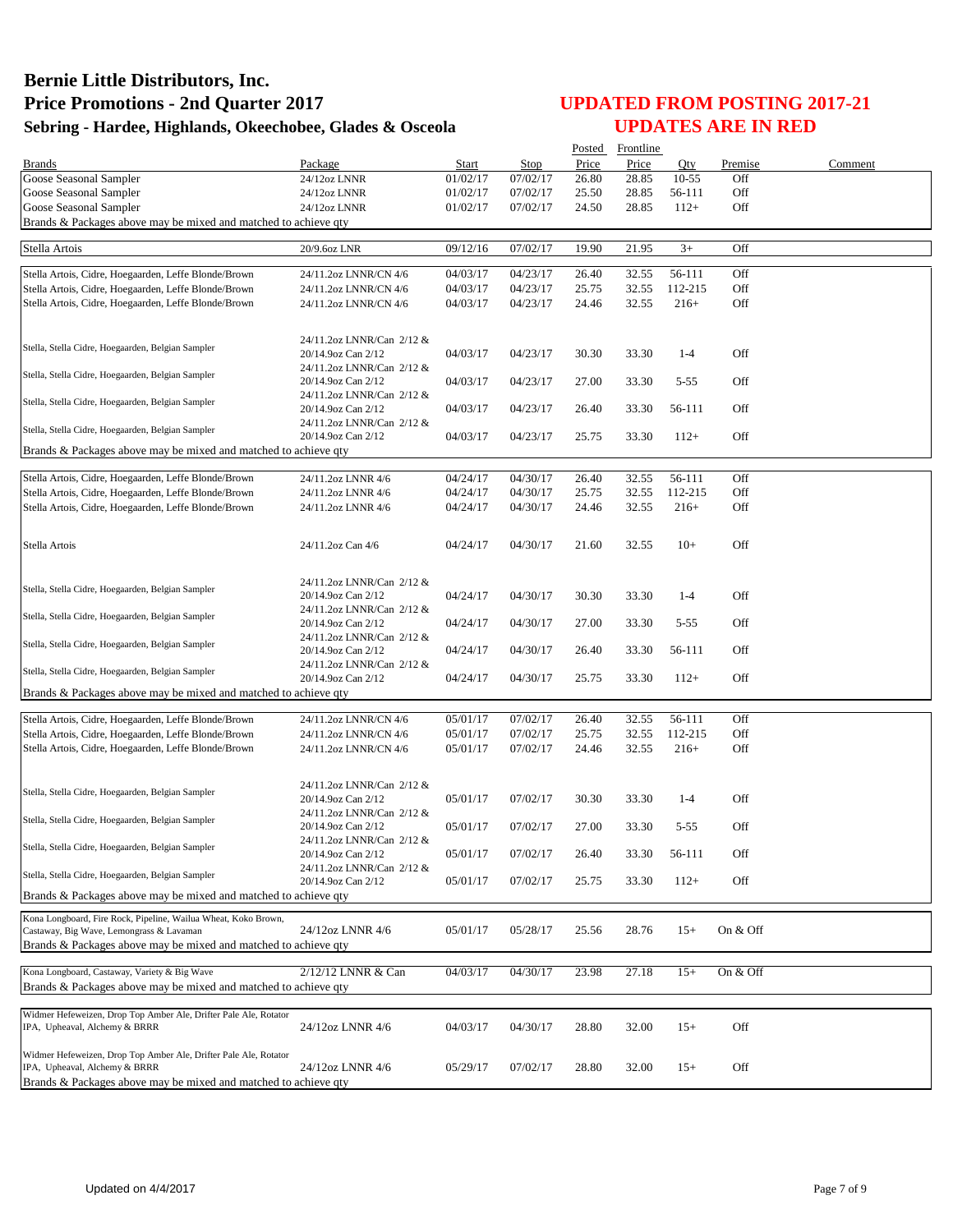|                                                                                                                                                               |                       |          |          |       | Posted Frontline |       |         |         |
|---------------------------------------------------------------------------------------------------------------------------------------------------------------|-----------------------|----------|----------|-------|------------------|-------|---------|---------|
| <b>Brands</b>                                                                                                                                                 | Package               | Start    | Stop     | Price | Price            | Otv   | Premise | Comment |
| SweetWater 420, IPA & Tacklebox                                                                                                                               | 24/12oz LNNR/Can 2/12 | 10/10/16 | 12/30/17 | 27.00 | 29.15            | $5+$  | Off     |         |
| Brands & Packages above may be mixed and matched to achieve gty                                                                                               |                       |          |          |       |                  |       |         |         |
|                                                                                                                                                               |                       |          |          |       |                  |       |         |         |
| SweetWater 420, IPA                                                                                                                                           | 24/16oz Can 6/4       | 1/2/17   | 12/30/17 | 28.50 | 33.45            | $2+$  | Off     |         |
| Brands & Packages above may be mixed and matched to achieve qty                                                                                               |                       |          |          |       |                  |       |         |         |
| 3 Daughters Beach Blonde, Rod Bender, Stern Line, Bimini                                                                                                      |                       |          |          |       |                  |       |         |         |
| Twist & Blonde Coffee                                                                                                                                         | 24/12oz Can 4/6       | 4/30/17  | 6/3/17   | 28.00 | 30.00            | $3+$  | Off     |         |
|                                                                                                                                                               |                       |          |          |       |                  |       |         |         |
| 3 Daughters Beach Blonde, Rod Bender, Stern Line, Bimini                                                                                                      |                       |          |          |       |                  |       |         |         |
| Twist & Blonde Coffee                                                                                                                                         | 24/12oz Can 4/6       | 6/25/17  | 7/22/17  | 28.00 | 30.00            | $3+$  | Off     |         |
| Brands & Packages above may be mixed and matched to achieve qty                                                                                               |                       |          |          |       |                  |       |         |         |
|                                                                                                                                                               |                       |          |          |       |                  |       |         |         |
| Seagrams Family (Wild Berries, Strawberry Daiquiri, Peach Fuzzy Navel, Classic<br>Lime Margarita, Calypso Colada, Black Cherry Fizz, Bahama Mama, Jamaican Me |                       |          |          |       |                  |       |         |         |
| Happy, Lime Melonade, Pink Punch, Sangria, Mango, Mimosa, Raspberry                                                                                           |                       |          |          |       |                  |       |         |         |
| Lemonade, Watermelon Splash, Blackberry Breezer, Kiwi Strawberry, Aloha Tini,<br>Apple Pomegranate, Orange Swirl & Pink Pineapple)                            | 24/12oz LNNR 6/4      | 11/01/16 | 12/31/17 | 19.16 | 23.94            | $10+$ | Off     |         |
| Brands & Packages above may be mixed and matched to achieve qty                                                                                               |                       |          |          |       |                  |       |         |         |
|                                                                                                                                                               |                       |          |          |       |                  |       |         |         |
| Magic Hat Family (#9, Dream Machine, Vinyl, Rye, Electric                                                                                                     | 24/12oz NR 4/6        | 5/1/17   | 6/30/17  | 27.27 | 30.30            | $5+$  | Off     |         |
| Peel, Circus Boy, Limited Rls, Seasonals)                                                                                                                     |                       |          |          |       |                  |       |         |         |
| Magic Hat Family (#9, Dream Machine, Vinyl, Rye, Electric                                                                                                     |                       |          |          |       |                  |       |         |         |
| Peel, Circus Boy, Limited Rls, Seasonals)                                                                                                                     | 24/12oz NR 4/6        | 9/1/17   | 10/31/17 | 27.27 | 30.30            | $5+$  | Off     |         |
| Brands & Packages above may be mixed and matched to achieve qty                                                                                               |                       |          |          |       |                  |       |         |         |
| Magic Hat Family (#9, Variety Packs & Seasonals)                                                                                                              | 24/12oz 2/12 NR & Cn  | 3/1/17   | 4/30/17  | 24.15 | 27.10            | $5+$  | Off     |         |
|                                                                                                                                                               |                       |          |          |       |                  |       |         |         |
| Magic Hat Family (#9, Variety Packs & Seasonals)                                                                                                              | 24/12oz 2/12 NR & Cn  | 7/1/17   | 8/31/17  | 24.15 | 27.10            | $5+$  | Off     |         |
| Magic Hat Family (#9, Variety Packs & Seasonals)                                                                                                              | 24/12oz 2/12 NR & Cn  | 12/1/17  | 12/31/17 | 24.15 | 27.10            | $5+$  | Off     |         |
| Brands & Packages above may be mixed and matched to achieve qty                                                                                               |                       |          |          |       |                  |       |         |         |
|                                                                                                                                                               |                       |          |          |       |                  |       |         |         |
| Big Storm Arcus IPA, Helicity & Wavemaker                                                                                                                     | $4/6/12$ oz CAN       | 4/17/17  | 5/13/17  | 28.00 | 30.30            | $15+$ | Off     |         |
|                                                                                                                                                               |                       |          |          |       |                  |       | Off     |         |
| Big Storm Arcus IPA, Helicity & Wavemaker                                                                                                                     | $4/6/12oz$ CAN        | 6/5/17   | 6/24/17  | 28.00 | 30.30            | $15+$ |         |         |
| Big Storm Arcus IPA, Helicity & Wavemaker                                                                                                                     | $4/6/12oz$ CAN        | 7/17/17  | 8/19/17  | 28.00 | 30.30            | $15+$ | Off     |         |
|                                                                                                                                                               |                       |          |          |       |                  |       |         |         |
| Big Storm Arcus IPA, Helicity & Wavemaker                                                                                                                     | $4/6/12$ oz CAN       | 9/11/17  | 10/14/17 | 28.00 | 30.30            | $15+$ | Off     |         |
|                                                                                                                                                               |                       |          |          |       |                  |       |         |         |
| Big Storm Arcus IPA, Helicity & Wavemaker                                                                                                                     | $4/6/12$ oz CAN       | 11/6/17  | 12/9/17  | 28.00 | 30.30            | $15+$ | Off     |         |
| Brands & Packages above may be mixed and matched to achieve qty                                                                                               |                       |          |          |       |                  |       |         |         |
| Big Storm Dunder & Blixem                                                                                                                                     | $6/4/16$ oz CAN       | 10/30/17 | 12/30/17 | 40.95 | 44.95            | $3+$  | Off     |         |
|                                                                                                                                                               |                       |          |          |       |                  |       |         |         |